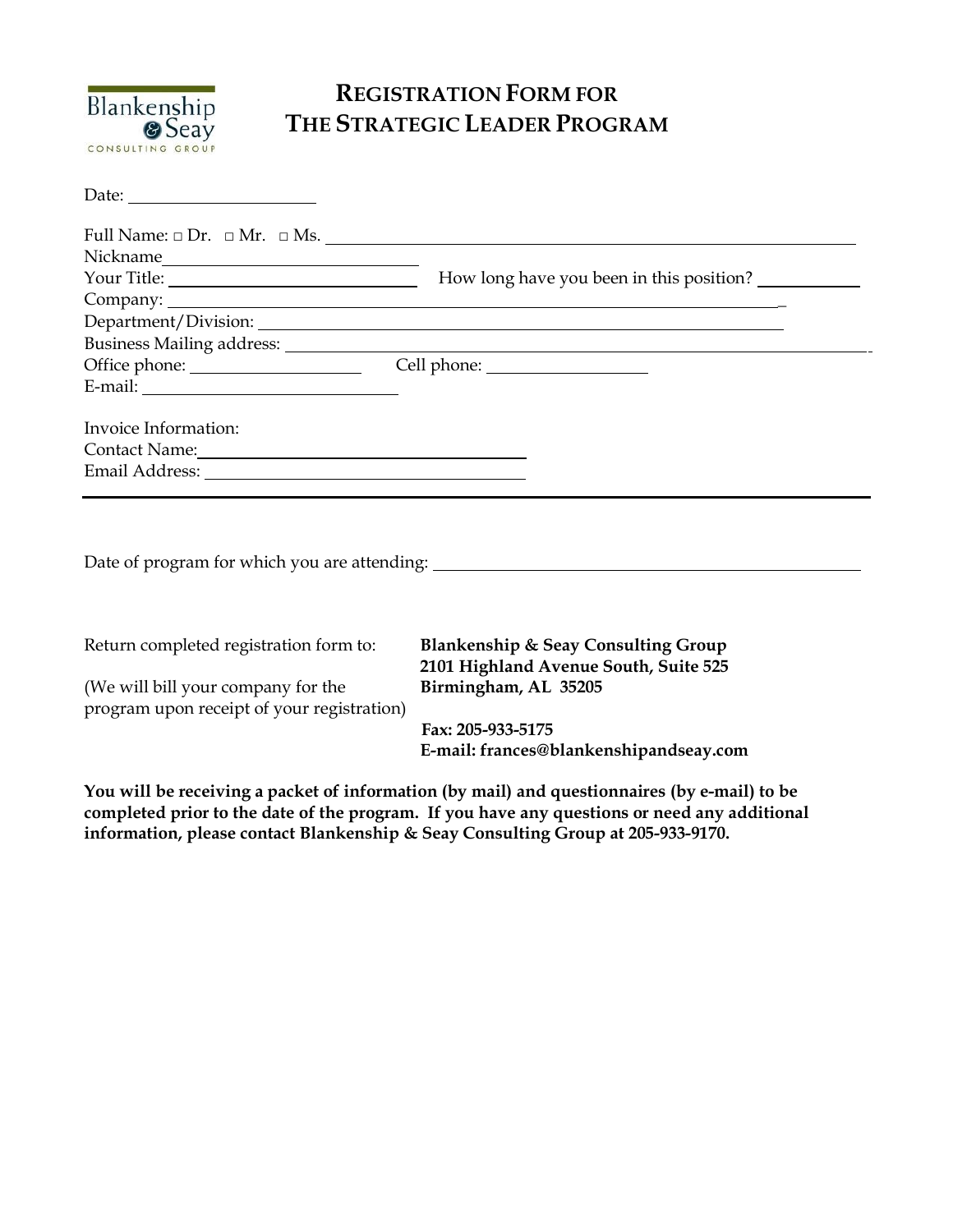## **DATA SHEET THE STRATEGIC LEADER PROGRAM**

| The cost of the program is \$6,000. Full payment is requested upon receipt of<br>our bill, which will be sent upon receipt of a completed registration form.                                                                                                                                                                                                                                                                                                                          |
|---------------------------------------------------------------------------------------------------------------------------------------------------------------------------------------------------------------------------------------------------------------------------------------------------------------------------------------------------------------------------------------------------------------------------------------------------------------------------------------|
| The program lasts for three days, beginning at 8:00 a.m. and ending at 5:00<br>$p.m.$ There is a group reception and dinner on the first night of the program.                                                                                                                                                                                                                                                                                                                        |
| The program is held at The Club website is https://www.theclubinc.org/                                                                                                                                                                                                                                                                                                                                                                                                                |
| Attire for the entire program is <i>business casual</i> .                                                                                                                                                                                                                                                                                                                                                                                                                             |
| Luncheon is provided each day of the program. There is a group reception and<br>dinner on the first day of the program.                                                                                                                                                                                                                                                                                                                                                               |
| In order to have time for pre-program activities, which include some on-line<br>and paper instruments to complete and analyze, we must have registration<br>forms at least 45 days prior to the date of the program.                                                                                                                                                                                                                                                                  |
| For cancellations made within 14 days of the program's beginning, we will not<br>grant refunds. For cancellations made more than 14 days prior to the<br>program's beginning, participants may choose between a full credit for the<br>program on the next offering date or a refund, less a \$250 processing fee. All<br>refunds presume that the participant has not yet completed any of the pre-<br>program instruments that are requested which could result in nominal charges. |
|                                                                                                                                                                                                                                                                                                                                                                                                                                                                                       |